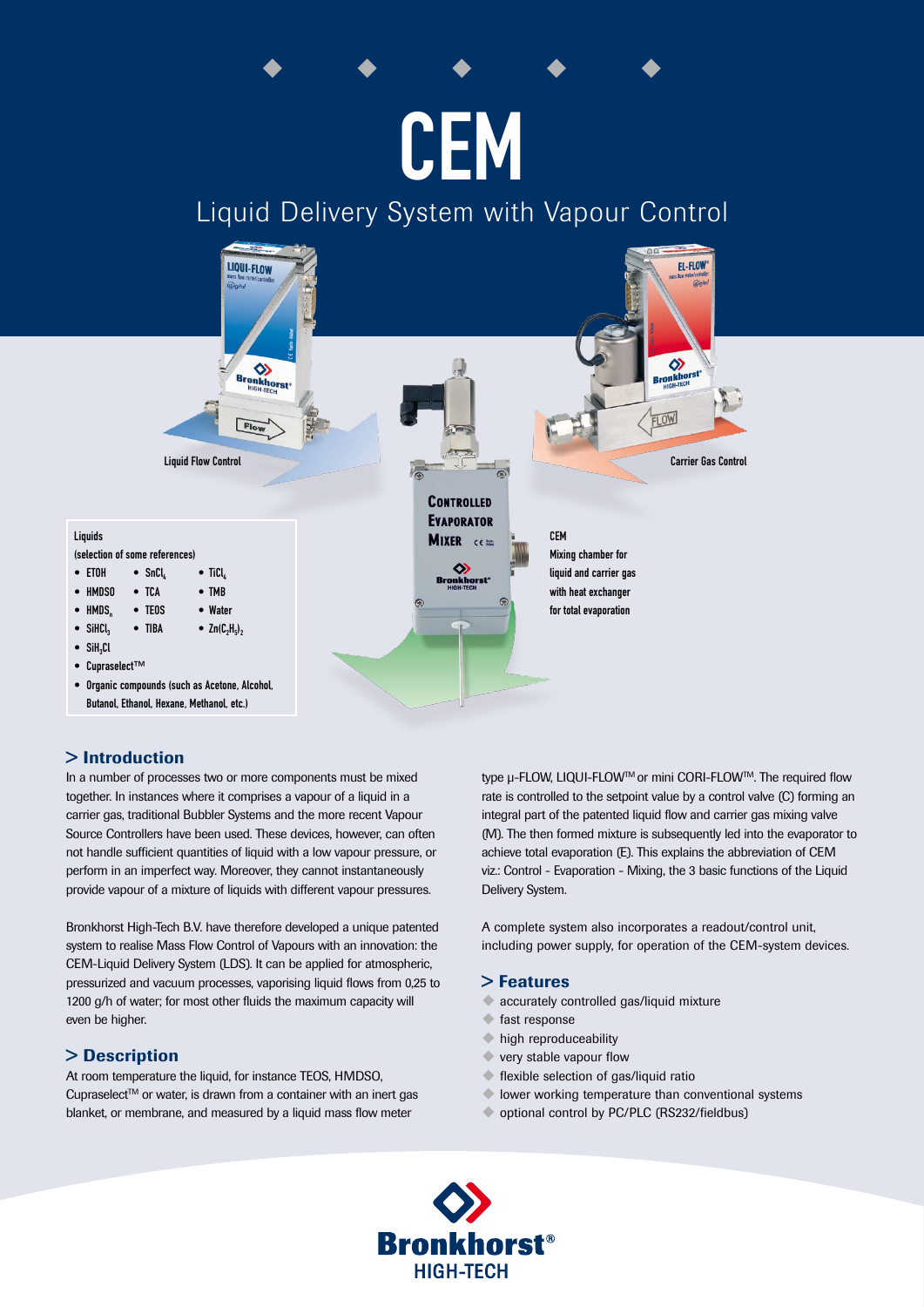# > Specifications

The set-up of a CEM-system usually consists of:

#### 1) Mass Flow Controller for Gases

For measurement and control of the carrier gas flow. The amount of carrier gas required for the evaporation depends on the application (flow range, liquid, pressure, temperature). We advise a certain minimum of carrier gas flow for the transportation of the liquid source from the mixing valve into the heat-exchanger (see the diagrams below). To avoid a large pressure drop across the system, the gas flow should be restricted to approx. 100  $\frac{1}{n}$  min for the 1000 W unit and approx. 10  $I_n/m$ in and 4  $I_n/m$ in respectively for the smaller units. For more information about Bronkhorst® MFCs see brochures EL-FLOW® and Metal Sealed Digital Mass Flow / Pressure Meters and Controllers.

#### 2) Mass Flow Meter for Liquids

For measurement of the liquid source flow. Bronkhorst® offers liquid flow meters for 1,5…30 mg/h up to 0,4…20 kg/h of water equivalent. For more information see our leaflets describing the LIQUI-FLOWTM, µ-FLOW and mini CORI-FLOWTM series.

#### 3) CEM 3-way Mixing Valve and Evaporator

For control of the liquid source flow and mixing the liquid with the carrier gas flow resulting in total evaporation; complete with Temperature Controlled Heat-Exchanger to add heat to the mixture to realise complete vaporization. (Tmax 200°C / Pmax 100 bar).

| model                             |                          | description |                                                                                                                                                  | max. capacity approx.* |                            |  |  |  |
|-----------------------------------|--------------------------|-------------|--------------------------------------------------------------------------------------------------------------------------------------------------|------------------------|----------------------------|--|--|--|
| W-101A-9N0-K<br>10 W (for µ-FLOW) |                          |             |                                                                                                                                                  | 2 g/h liquid           | 4 l <sub>n</sub> /min gas  |  |  |  |
| W-102A-NN0-K                      |                          | 10 W        |                                                                                                                                                  |                        | 4 $\frac{1}{2}$ min gas    |  |  |  |
| W-202A-NN0-K                      |                          | 100 W       |                                                                                                                                                  | 120 g/h liquid         | 10 l <sub>n</sub> /min gas |  |  |  |
|                                   | W-303B-NN0-K<br>1000 W   |             |                                                                                                                                                  | 1200 g/h liquid        | 100 $Ip/min$ gas           |  |  |  |
|                                   | <b>Connections:</b>      |             | * depends on liquid and process pressure; table<br>based on water at 1 atmosphere. For other liquids<br>or pressure conditions apply to factory. |                        |                            |  |  |  |
|                                   | - inlet liquid           |             |                                                                                                                                                  |                        |                            |  |  |  |
|                                   | - inlet gas              |             |                                                                                                                                                  |                        |                            |  |  |  |
| - outlet mixture                  |                          |             |                                                                                                                                                  |                        |                            |  |  |  |
|                                   |                          |             |                                                                                                                                                  |                        |                            |  |  |  |
| $\Omega$                          | None                     |             |                                                                                                                                                  |                        |                            |  |  |  |
| 1                                 | 1/8" OD compression type |             |                                                                                                                                                  |                        |                            |  |  |  |
| $\overline{2}$                    | 1/4" OD compression type |             |                                                                                                                                                  |                        |                            |  |  |  |
| 3                                 | 6 mm OD compression type |             |                                                                                                                                                  |                        |                            |  |  |  |
| $\overline{7}$                    | 1/4" Face Seal female    |             |                                                                                                                                                  |                        |                            |  |  |  |
| 8                                 | 1/4" Face Seal male      |             |                                                                                                                                                  |                        |                            |  |  |  |
| 9                                 | Other                    |             |                                                                                                                                                  |                        |                            |  |  |  |

#### **Optional**

 $\blacklozenge$  Separate control valves for mixing gas and liquid.

 $\blacklozenge$  Separate heat exchanger / evaporator.



Capacities of the 10 Watt CEM-system, models W-101A/W102A Capacities of the 100 Watt CEM-system, model W-202A Capacities of the 1000 Watt CEM-system, model W-303B



CONTROLLED EVAPORATOR





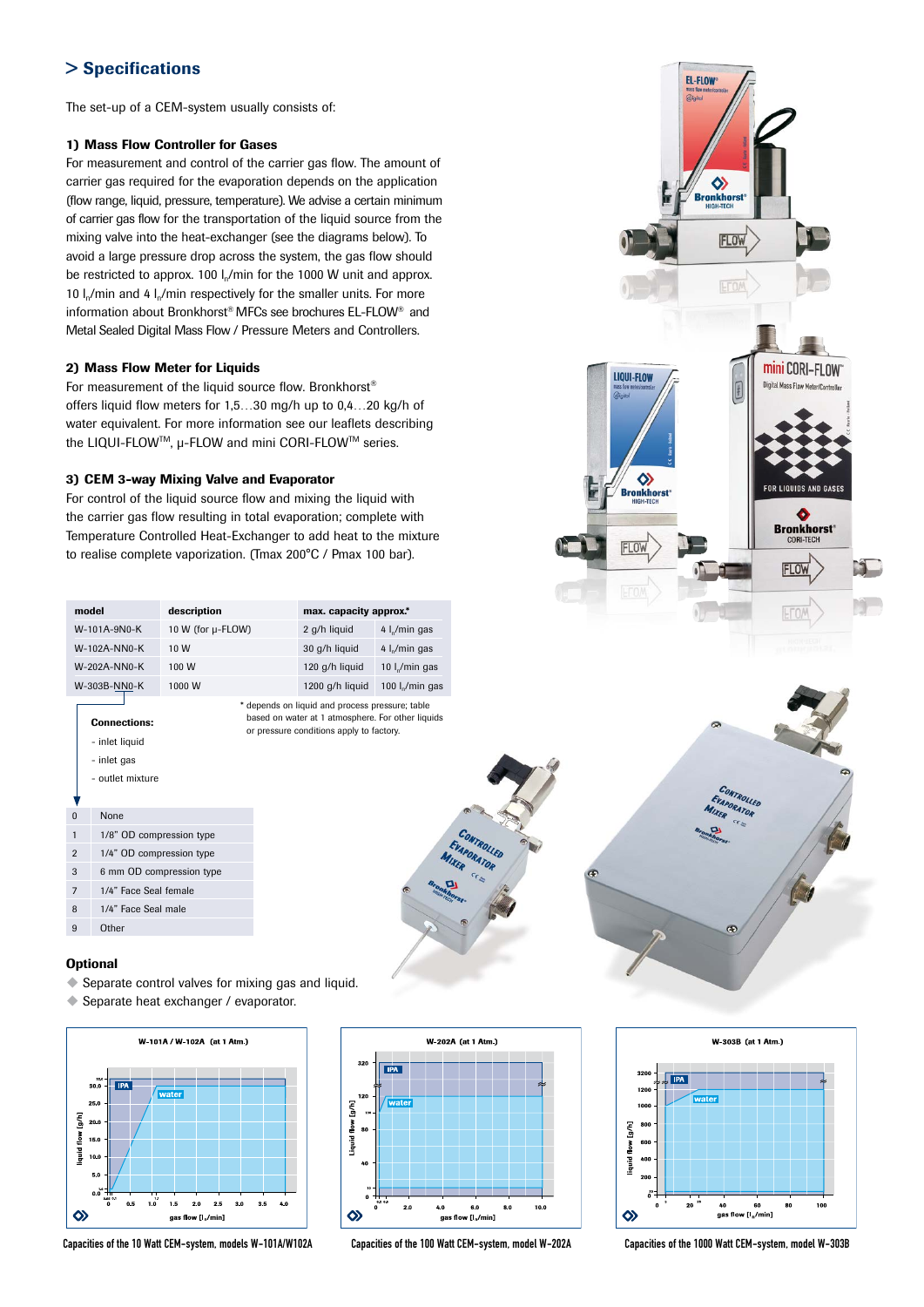# > Specifications

#### 4) Power Supply/Readout System

For the control of the gas flow, liquid flow and temperature of the heat-exchanger.

Typical example:

E-8113-0-1WATU-1A-1A (see picture)

 $\frac{1}{2}$  19" rack or table top housing for 2 channels + temperature control

#### 5) Interconnecting Cables

- 1 x cable MFC electronics,
- 1 x cable LFM electronics,
- 1 x cable heat-exchanger electronics,
- 1 x power cord heat-exchanger electronics (1000 W only).

# > Dimensions CEM 3-way Mixing Valve and Evaporator

| <b>Model</b>                 |     | D    | — H — |     | K L R     |     | Weight (kg) |
|------------------------------|-----|------|-------|-----|-----------|-----|-------------|
| W-101A/W-102A/W-202A 80 1/8" |     |      | 120   | 125 | <b>70</b> | 60  |             |
| W-303B                       | 180 | 1/4" | 169   | 280 | 50.       | 103 | 9.3         |

*Dimensions in mm. All dimensions are subject to change without notice. Certified drawings are available on request.*







## > Advantages of exchanging Bubbler Systems with a CEM

In many cases small concentrations of vapours are made by bubbling a carrier gas through the fluid. This method requires optimium pressure and temperature control of the bubbler system, which is expensive. Moreover, the response time is very slow, the absolute accuracy is low and the bubbler system has a poor long term stability.

Bronkhorst High-Tech B.V. propose a much more direct approach, viz., control the required quantity of liquid to reach the desired concentration, under room temperature, with a LIQUI-FLOWTM, µ-FLOW or mini CORI-FLOWTM Mass Flow Meter; this instrument forms part of a CEM-system in which the defined quantity of liquid is mixed with the carrier gas and vapourized. The method is straightforward, and virtually any concentration can be made in a matter of seconds with high accuracy and repeatability.



CEM: Controlled Evaporation Mixing